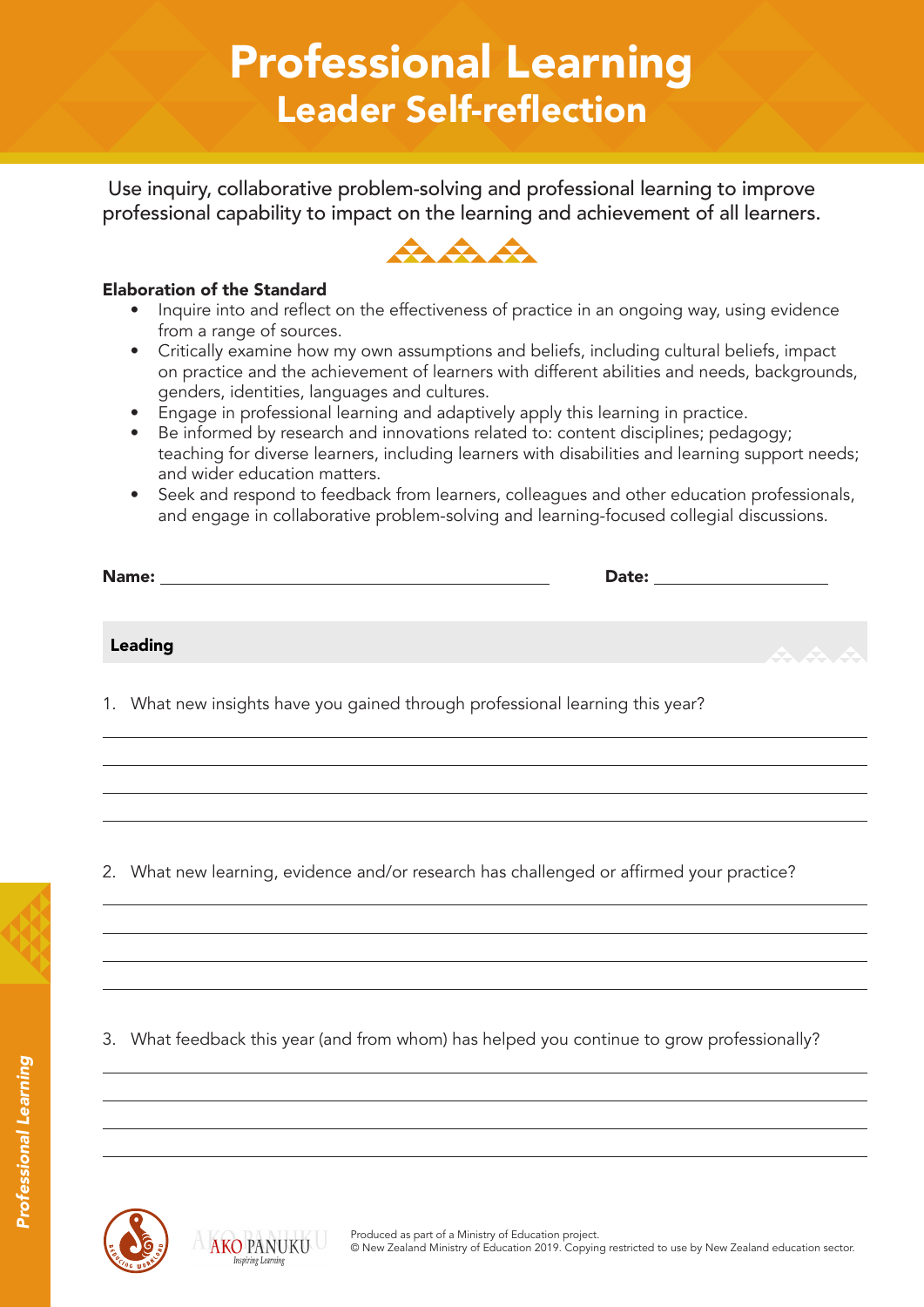#### Professional Learning Leader Self-reflection



#### Enabling

4. How do you lead professional learning in your school?

5. To what extent do you know the career aspirations of each teacher in the school?

6. How do you support the professional growth of each teacher?

7. How do you ensure that teachers are supported to embed new learning into their practice?



8. What would teachers and other colleagues say about the importance (or otherwise) you place on professional learning?



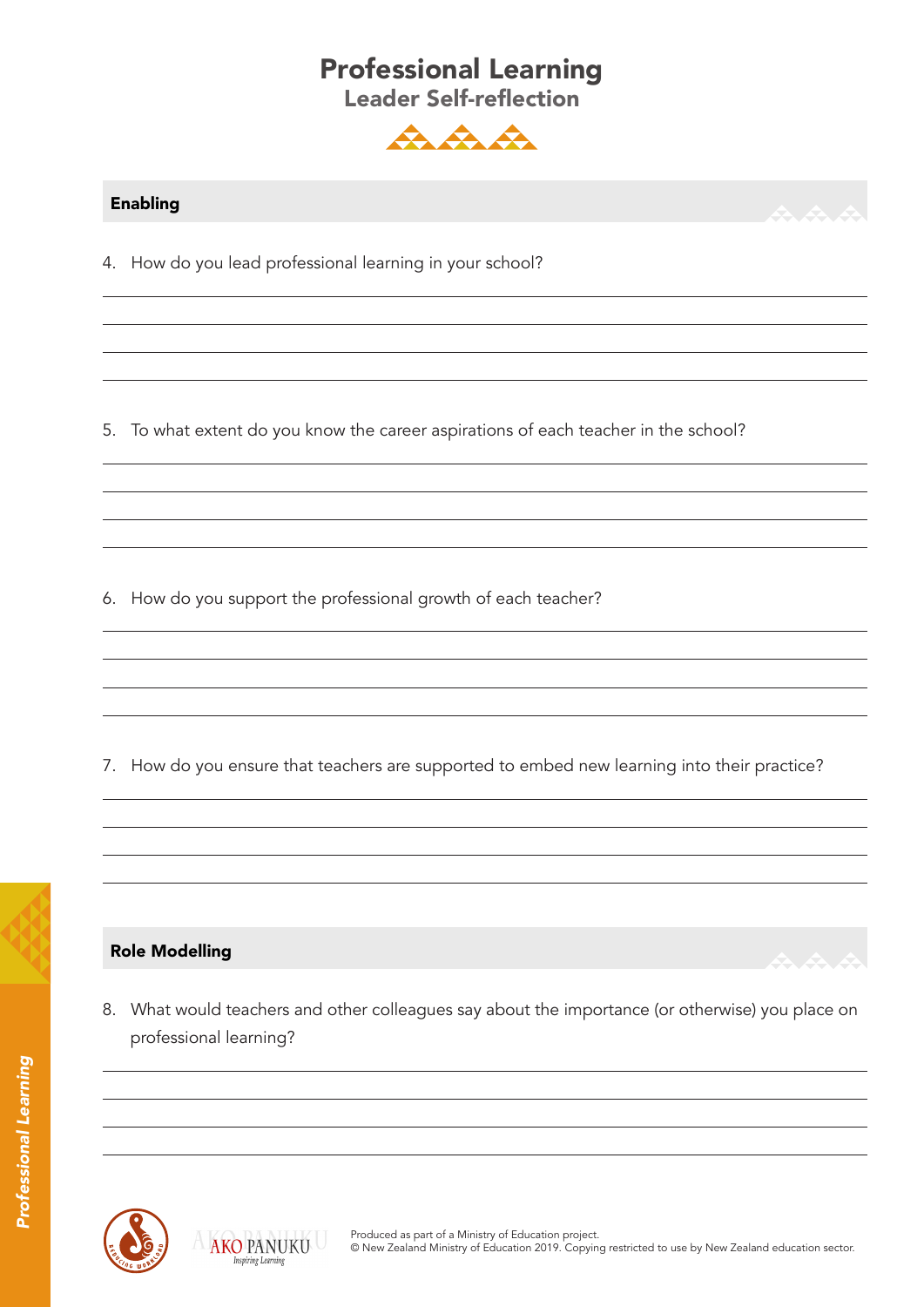## Professional Learning

Leader Self-reflection



9. What types of professional learning have you undertaken alongside others from your school?

10. What changes have you made to your leadership practice as a result of your own professional learning this year?

11. To what extent have you shared your professional learning with your colleagues?

#### Next Steps

12. What would you like to improve about your leadership practice?

13. What do you need to learn to make this improvement?



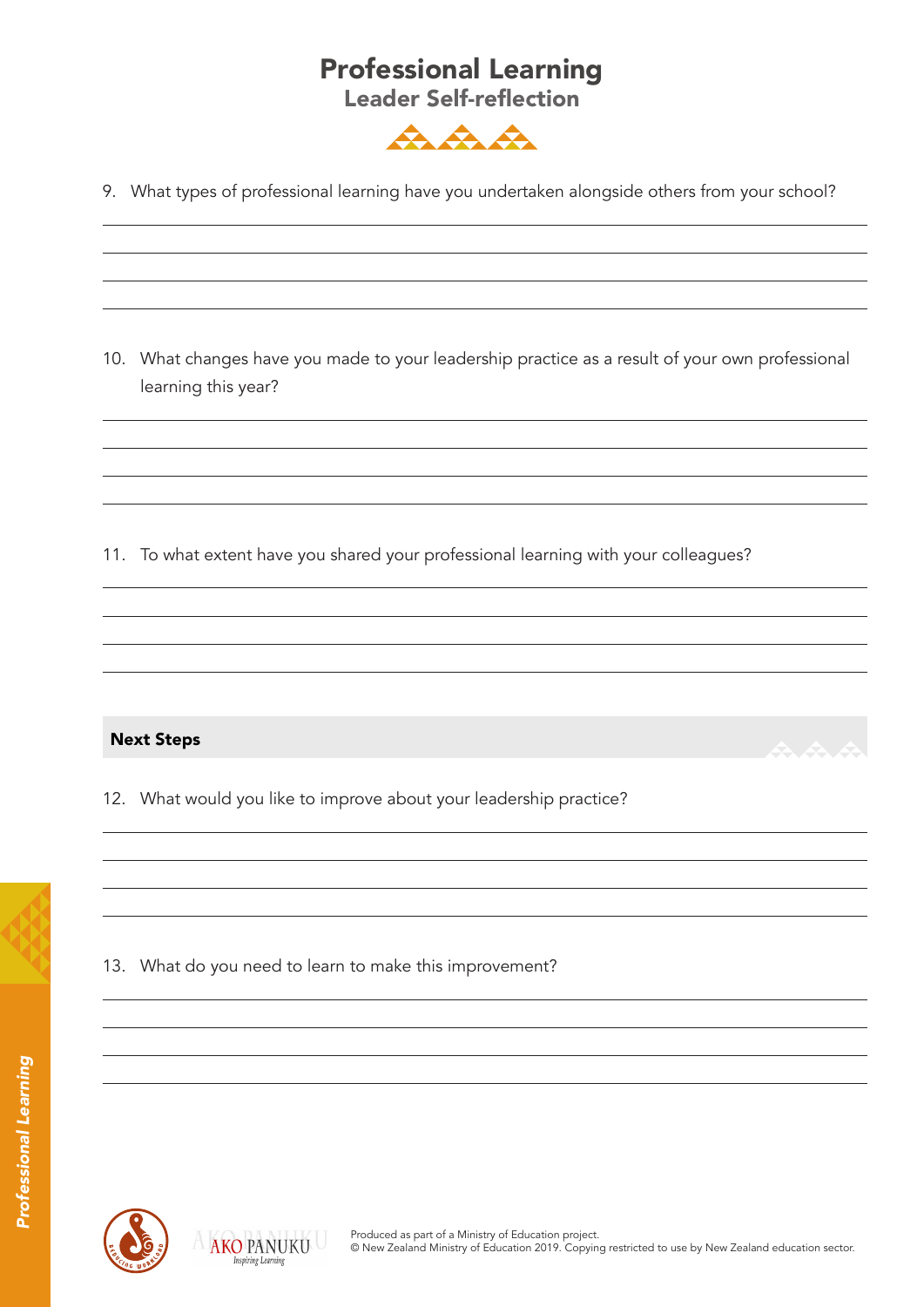Me whakamahi i te pakirehua, i te hīraurau hopanga ngātahi me te akoranga ngaio hei whakapakari i te āheinga ngaio e whai pānga ana ki te akoranga me te paetae o te katoa o ngā ākonga.



#### Te Roanga atu o te Paerewa

- Me patapatai, ā, ka whakaaro i ia te wā, ki te tōtika o ngā mahi mā te whakamahi i ngā taunakitanga mai i ngā tūmomo mātāpuna.
- Me whakamātau me arohaehae i ōku ake whakapae me ōku whakapono, tae atu ki ōku whakapono ahurea, me te whai pānga o ēnei ki ngā mahi me te paetae o ngā ākonga he rerekē ō rātou pūmanawa me ō rātou matea, he rerekē ō rātou whakatipuranga me ō rātou ira tangata, ō rātou tuakiritanga, tae atu ki ō rātou reo me ō rātou ahurea.
- Me uru atu ki ngā akoranga ngaiotanga, ka āta whakahāngai i tēnei akoranga i roto i ngā mahi.
- Me mōhio ki ngā rangahau me ngā auahatanga o te wā e pā ana ki ngā kaupapa akoranga; ki ngā tikanga whakaako; ki te whakaako i ngā ākonga kanorau tae atu ki ngā ākonga hauā, ki ngā ākonga me tautoko ō rātou matea; ā, me ngā take whānui e pā ana ki te mātauranga.
- Me rapu, ā, ka whakautu i ngā whakahoki kōrero a ngā ākonga, a ngā hoa mahi me ētahi atu o ngā mātanga mātauranga, ka mutu, me uru ngātahi atu ki ngā hīraurau hopanga me ngā matapaki a ngā hoa mahi e arotahi ana ki te akoranga.

| Tō Ingoa: | . n-<br>. |
|-----------|-----------|
|           |           |

#### Te Hautū, te Ārahi

1. He aha ngā māramatanga hou kua tau ki a koe mā roto i ngā akoranga ngaiotanga i tēnei tau?

2. He aha ngā akoranga hou, ngā taunakitanga, ngā rangahautanga rānei kua wero, kua tautoko rānei i te āhua o tō kawe ake i ō mahi?



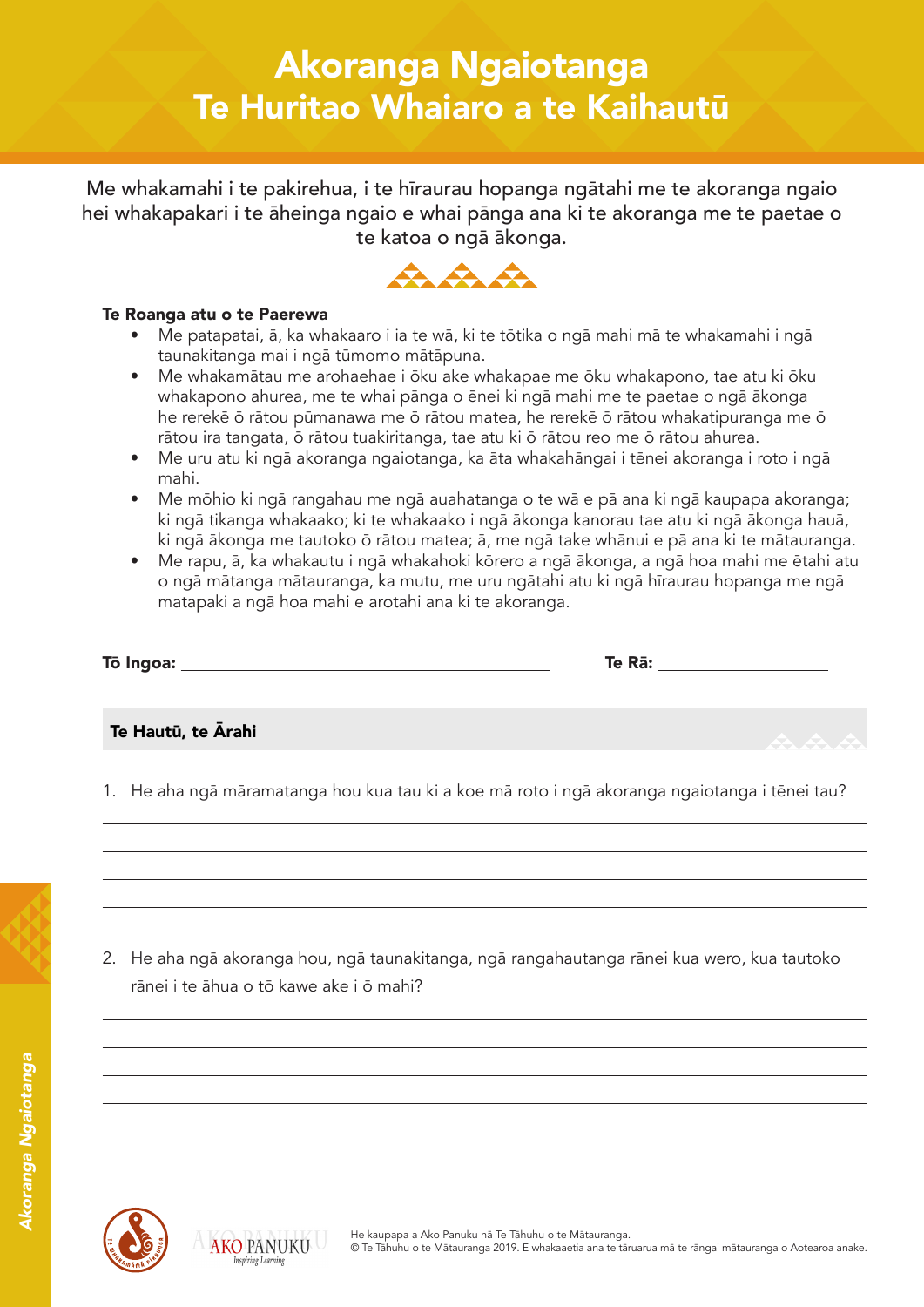

3. He aha ngā whakahokinga kōrero kua kimihia, kua tonoa e koe i tēnei tau (ka mutu, i kimihia i a wai), kua tautoko i tō whanake haere, taha ngaiotanga nei?

#### Te Tautāwhi

4. Ka pēhea tō ārahi i ngā akoranga ngaiotanga i tō kura?

5. Kei te pēhea nei te kaha o tō mōhio ki ngā tūmanako taha ara-mahi o tēnā, o tēnā kaiako i tō kura?

6. Ka pēhea tō tautoko i te whanake haere o ia kaiako i roto i ngā āhuatanga ngaiotanga?



7. Ka pēhea tō whai kia āwhinatia ngā kaiako ki te whakauru i ngā akoranga hou ki ā rātou mahi whakaako?



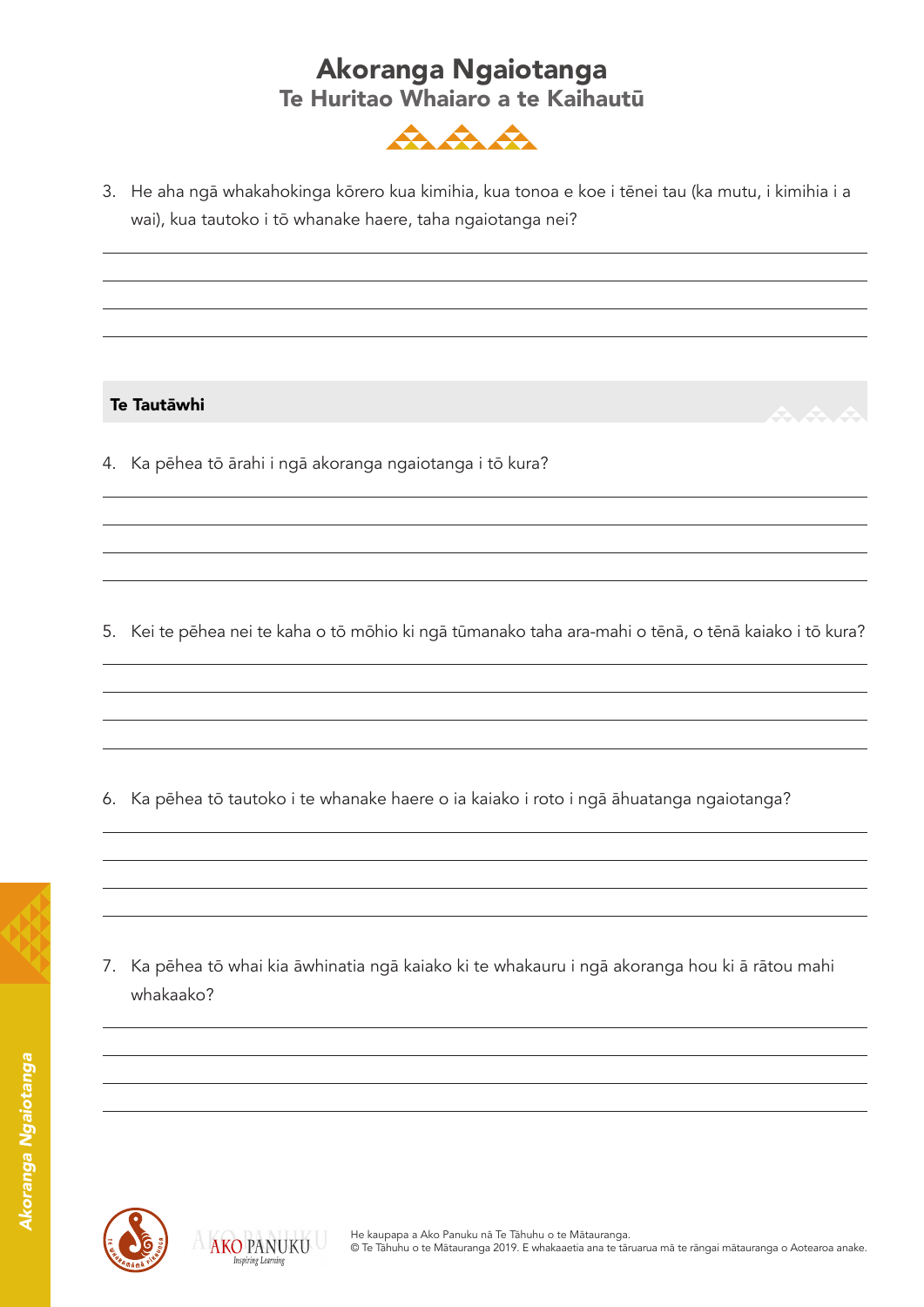

#### Te Tū hei Tauira

8. Ki tō mōhio, ka pēhea ngā kōrero a ngā kaiako me ētahi atu hoamahi mō tō miramira (tō kore rānei e miramira) i ngā akoranga ngaiotanga?

9. He aha ngā momo akoranga ngaiotanga kua kawea e koe i te taha o ētahi atu kei tō kura?

10. He aha ngā āhuatanga o tō hautū haere kua whakarerekētia e koe nā runga i ngā akoranga ngaiotanga kua whāia e koe i tēnei tau?

11. Kua pēhea nei te kaha ōu ki te tukutuku i ō akoranga ngaiotanga hei akoranga mā ō hoamahi?